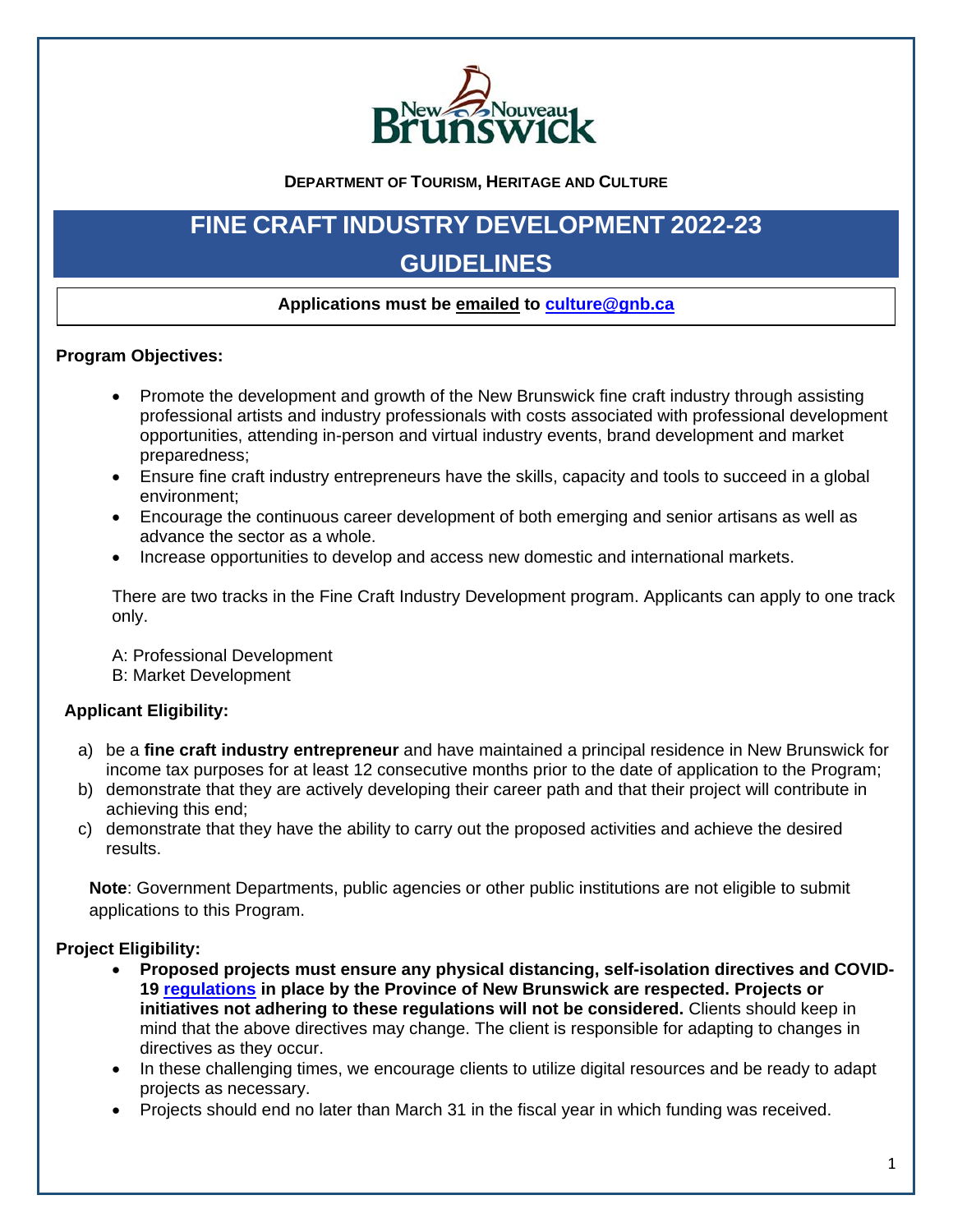• Please discuss the project with a Program Officer before submitting an application at culture@gnb.ca or 506-453- 2555.

## **Professional Development Projects might include (but are not limited to):**

- Opportunities to attend virtual or in-person workshops and/or professional development activities which will further professionalize the applicant;
- Opportunities to be mentored by an industry-recognized artisan in a related discipline. Preferably, this opportunity should be extended to include other fine craft industry entrepreneurs in the same discipline to maximize the benefits.

#### **Market Development Projects might include (but are not limited to):**

- Strategic opportunities to wholesale in new strategic domestic and international markets;
- Initiatives that will assist in identifying and preparing to access strategic new markets and to help the applicant further develop their brand and image (product catalogs, banners, publication ads, website and other digital initiatives).

## **Funding Context**

Although an applicant may meet all of the eligibility criteria set out in the program, financial assistance is not guaranteed. Financial assistance may also be less than the amount requested.

Applicants may apply more than once in the course of a fiscal year (April 1 – March 31) to the Fine Craft Industry Development program in either or both of the **two (2)** categories, provided the applicant is not in default with the Department and that they have not exceeded \$6,000 for all components combined in the fiscal year.

Applications are evaluated based on the following criteria:

- Level of contribution to the career development of the applicant;
- Alignment with component objectives;
- Potential ability to meet target outcomes;
- Available funding.

## **Funding Levels:**

## **Professional Development & Mentorship Support:**

- Up to 50% of eligible expenses to a maximum of \$2,000 for an individual and \$4,000 for a group for in-person or virtual events/projects.

## **Market Development:**

Up to 50% of eligible expenses to a maximum of \$6,000 for all markets/projects.

**Note:** Any funding received must be spent to cover expenses incurred within the fiscal year (April 1<sup>st</sup> to March 31<sup>st</sup>) in which it was awarded.

The Applicant should also note the following:

• The Department reserves the right to carry out audits of any project.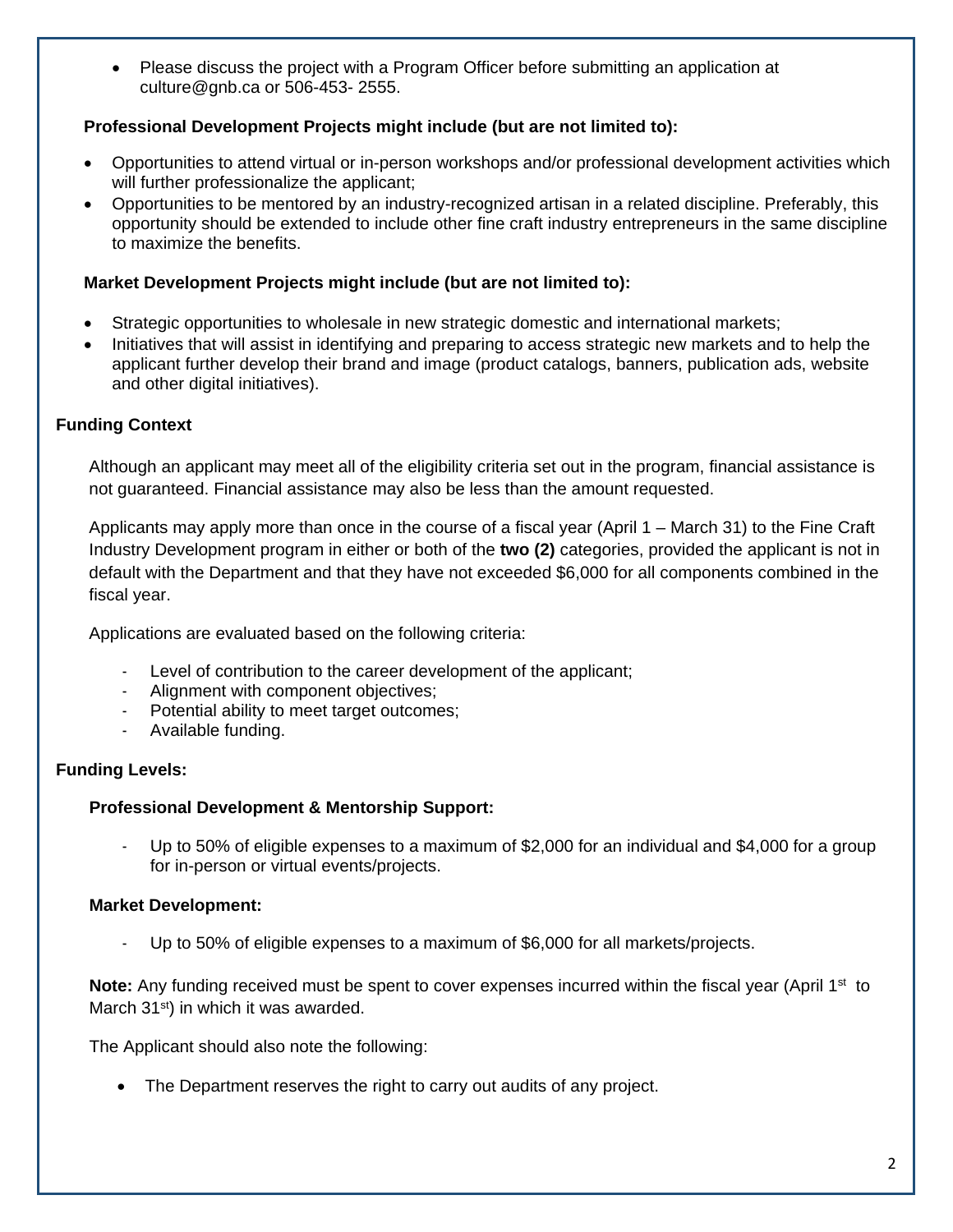• Receipts and/or invoices must be provided where indicated with the final report. Per diems will be calculated at the allowable rate and do not require receipts. However, proof of stay will be required to claim per diems.

## **Eligible Expenses**

Eligible expenses are listed in the budget section of the application form. Eligible expenses must be incurred within the fiscal year in which funding was received. The New Brunswick Government's fiscal year runs from April 1<sup>st</sup> through March 31<sup>st</sup> of the next year.

Other considerations:

- Eligible expenses included in the application should be based on fair market prices and lowest economy airfare (if applicable).
- Per diem rates are indicated on the budget form and are standard government of NB out-ofprovince travel rates. No receipts are required for per diem items. However, proof of stay is required to claim travel per diems.

## **Ineligible Project Expenses (including but not limited to):**

- Expenses paid in cash without a receipt (except for per diems);
- Expenses incurred prior to the application submission;
- Donated services;
- Equipment purchases, capital expenditures;
- Audit expenses, personal legal fees, fines;
- Interest charges on overdue payments;
- Supplier's administrative expenses;
- Hospitality expenses (e.g., catering, food, beverages).

# **How to Submit your Application:**

- Submit application electronically via email to [culture@gnb.ca.](mailto:culture@gnb.ca)
- Note: The government's email system has a limit of 9MB for any attachments. Anything larger will not be delivered. Our email system will automatically send you an acknowledgement of receipt, but that should not be interpreted as all the information/attachments have been received. Multiple emails, Dropbox or other similar services may be used for large files if required.
- Incomplete applications will not be accepted.

# **If you Receive a Grant:**

- Submit a final report using the official SIF final report form via email to [culture@gnb.ca](mailto:culture@gnb.ca) within 30 days following the completion of the project.
- Acknowledge the financial support of GNB in all promotional material produced for the project. Provincial logos can be downloaded [here.](https://www2.snb.ca/content/snb/en/services-to-government/logos.html)

# **For your Information:**

- Grants provided are taxable. The New Brunswick government does not issue a T4A tax receipt. Please direct all tax-related inquiries to the Canada Revenue Agency (CRA).
- In the event of a disagreement involving the interpretation of its policies and guidelines, THC reserves the right to final interpretation of the intent and implementation of a program.
- If your project is cancelled or postponed for any reason, including COVID-19, please inform THC as soon as possible.
- Future grants may be withheld if a final report is not received or is overdue.
- THC reserves the right to revise the guidelines at any time without notice.